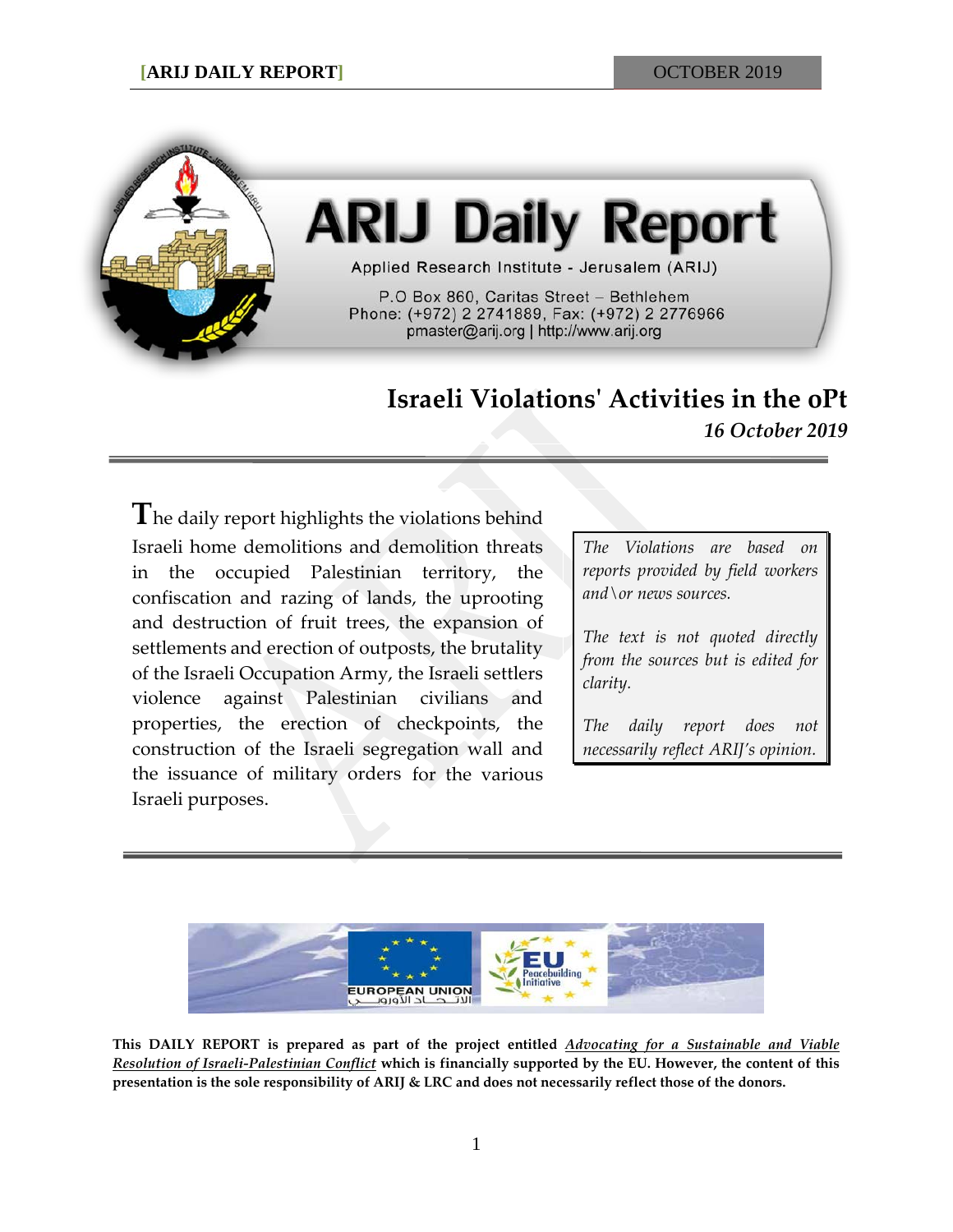### **Brutality of the Israeli Occupation Army**

- The Israeli Occupation Army (IOA) shot a young Palestinian man near the gate of the Annexation Wall, close to Qaffin village, north of Tulkarem, in northern West Bank. The IOA shot Bara' Mohammad Es'eed, 17, while he was on his way to occupied Jerusalem. (IMEMC 16 October 2019)
- The Israeli Occupation Army (IOA) invade a home in Bal'a town, east of Tulkarem, and violently searched a home, belonging to Abdul-Qader Salama. The IOA destroyed the main door, and several other doors, before storming and ransacking the property, taking 10.000 Shekels from the property. (IMEMC 16 October 2019)
- Few armored Israeli army vehicles, including bulldozers, invaded Palestinian lands, east of Jabalia, in the northern part of the Gaza Strip, and bulldozed several sections while firing live rounds to force the Palestinians away. The invading vehicles came from Abu Safiyya military base, across the perimeter fence. The army advanced dozens of meters into the Palestinian lands, and bulldozed several sections, in addition to installing sand hills, while sporadically firing rounds of live ammunition. (IMEMC 16 October 2019)
- The Israeli occupation authority (IOA) announced the closure of the Ibrahimi Mosque in al-Khalil to Muslim worshipers for two days to allow Jewish settlers to celebrate a religious event. The IOA notified about the closure of the Islamic holy site as of 10:00 pm on Tuesday until 10:00 pm on Thursday in order to allow settlers to perform their rituals inside it on the occasion of the Sukkot holiday. The Israeli occupation Army (IOA) also intensified their presence at the entrances and barriers outside the Mosque and set up more road barriers and checkpoints in the Old City of al-Khalil. The IOA also obstructed the movement of Palestinian citizens living near the Mosque and made it hard for them to leave or enter their home.(PALINFO 16 October 2019)
- A Palestinian workman suffered a bullet injury when Israeli Occupation Army (IOA) opened fire at him near the separation fence's gate in Dhaher al 'Abed village near Ya'bad town in Jenin. The IOA stationed at the gate of the separation fence opened fire at a young worker as he was trying to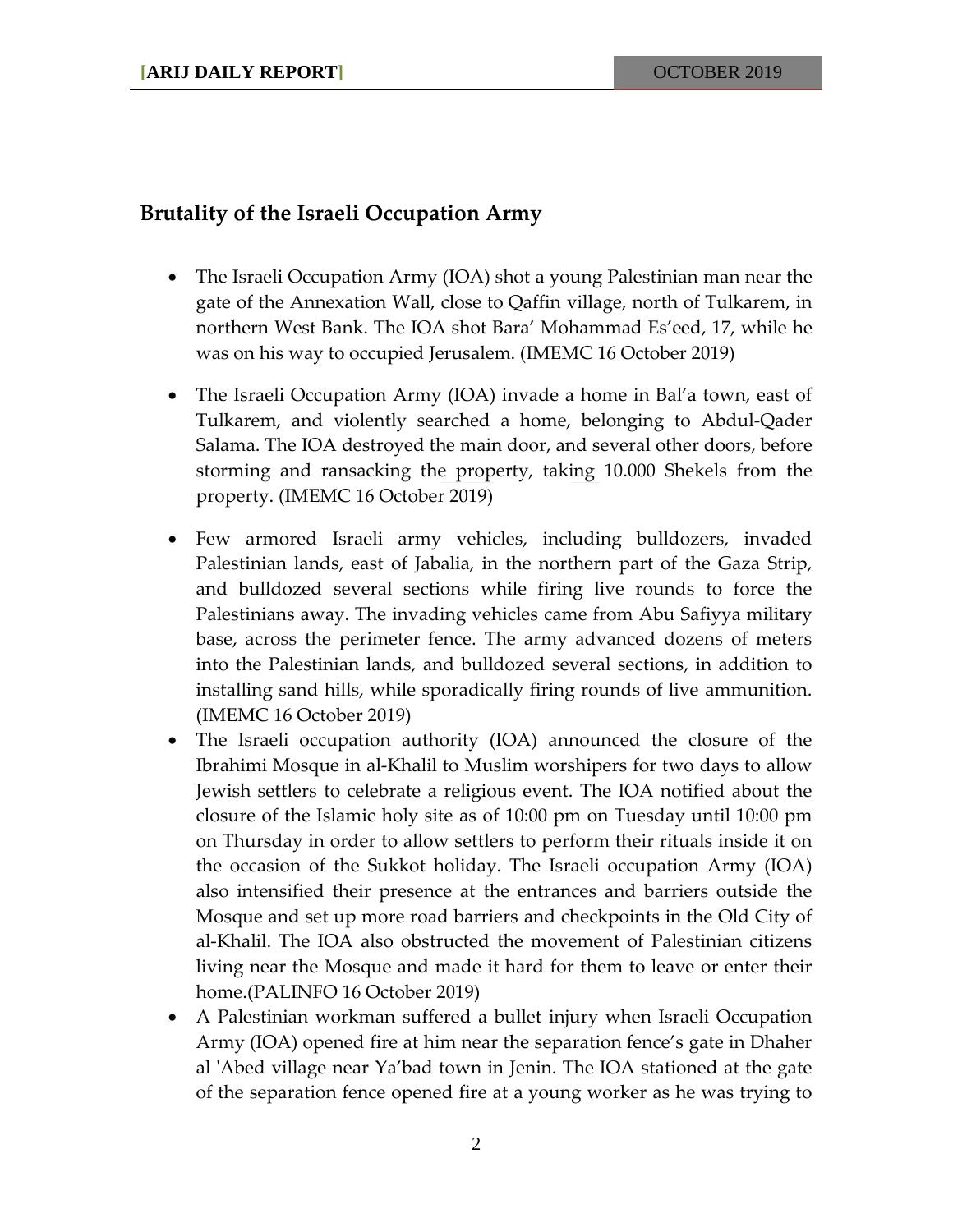cross from that area into Israel (the 1948 occupied lands). The worker suffered a bullet injury in his lower extremity. (PALINFO 16 October 2019)

## **Israeli Arrests**

- The Israeli Occupation Army (IOA) detained a young Palestinian man in Qalqilia, in northern West Bank, after stopping him at a sudden military roadblock. The IOA installed a sudden military roadblock at the eastern entrance of Qalqilia, before stopping and searching dozens of residents and cars. The IOA detained Mohammad Hotari, 19, while returning to his home from Ramallah. (IMEMC 16 October 2019)
- Just two weeks after demolishing his under-construction home, the Israeli Occupation Army (IOA) detained a Palestinian man in Beit Ummar town, north of the southern West Bank city of Hebron. The IOA invaded Wad ash-Sheikh area, in Beit Ummar, and detained Ali Mohammad al-'Allami, 38, from his residence. Ali, a married father of seven children, has been facing numerous obstacles and financial difficulties after the IOA demolished his under-construction home. (IMEMC 16 October 2019)
- The Israeli Occupation Army (IOA) detained a young Palestinian man, and summoned two others for interrogation, in occupied East Jerusalem. The IOA detained Rawhi Mahmoud Al-Kolaghassi, 23, after storming his family's home and ransacking it, in the Sa'adiyya neighborhood, in the Old City. Al-Kolaghassi was banned by the Israeli army from entering the Al-Aqsa Mosque for a period of six months, which ended just a month ago. (IMEMC 16 October 2019)
- The Israeli Occupation Army (IOA) summoned for interrogation Mahmoud Younis, 24, from Sa'adiyya neighborhood, and Rami al-Fakhouri, 28, from Bab Hotta neighborhood in occupied East Jerusalem. (IMEMC 16 October 2019)
- The Israeli Occupation Army (IOA) detained two Palestinians in Jenin, a young man, identified as Yazan Sa'id Hamarsha, and a teenage boy, identified as Baha' Mohammad Ghawadra, while crossing a sudden military roadblock, installed by the soldiers at Kafrit village junction. (IMEMC 16 October 2019)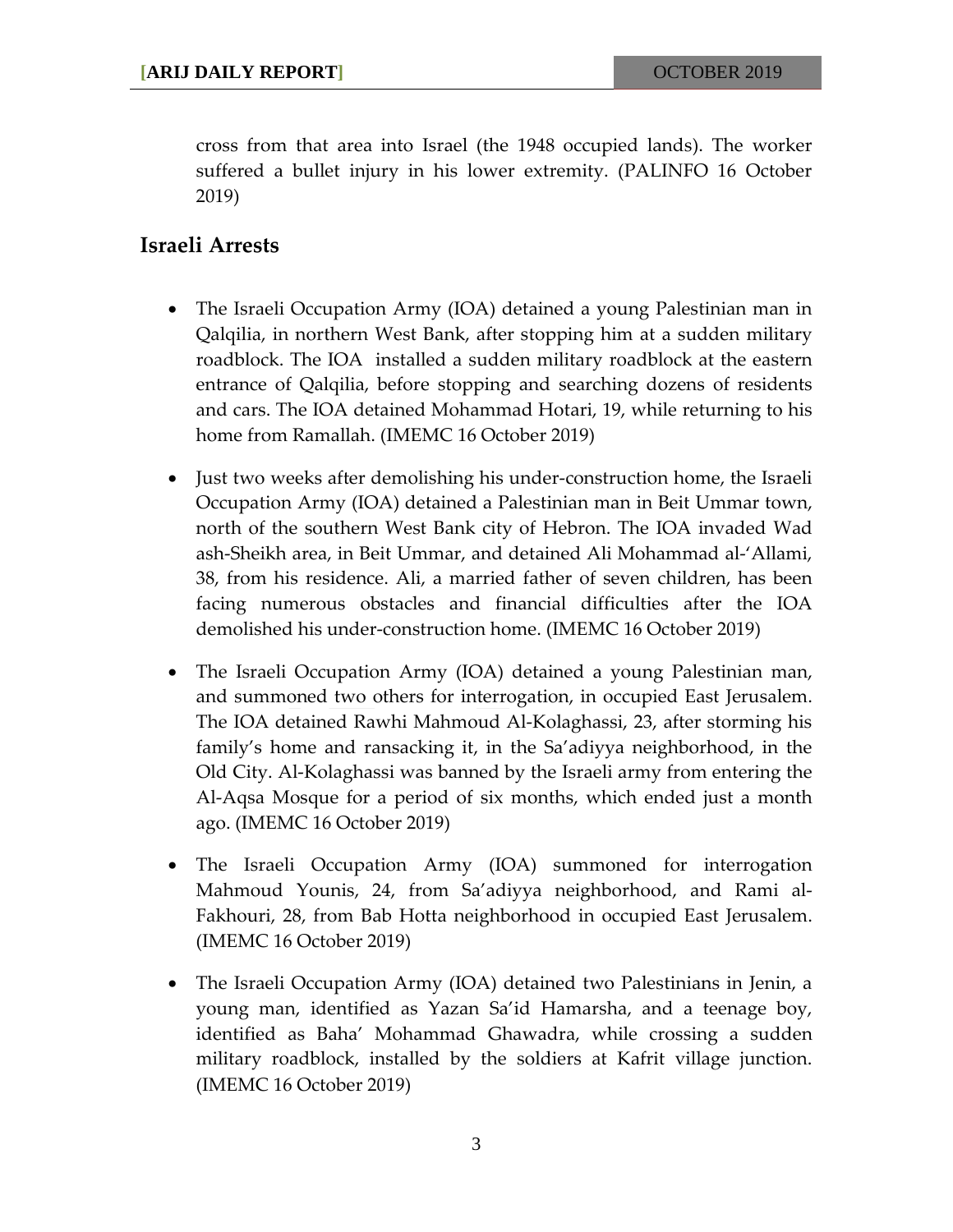- The Israeli Occupation Army (IOA) detained Mahmoud Ali Zahran, from Deir Abu Mashal village, west of Ramallah, after invading his home and violently searching it, causing damage. (IMEMC 16 October 2019)
- The Israeli Occupation Army (IOA) detained six Palestinians, including former political prisoners, in Hebron governorate, in the southern part of the occupied West Bank. Several army jeeps invaded Beit Ummar town, north of Hebron, before the IOA stormed and ransacked many homes. The IOA detained two former political prisoners, identified as Montaser Abdul-Hamid Mheisin, 26, and Ward Ibrahim Awad, 19, from their homes in the al-Bayyada area, in Beit Ummar. The IOA also invaded and searched homes in Doura city, south of Hebron, and detained two former political prisoners, identified as Essam Hussein Masharqa and Hamza Nader Abu Halayyel, in addition to Ayyoub Omar Tarayra. In Bani Neim town, east of Hebron, the IOA also searched homes and detained Omar Rashid Tarayra. In addition, the soldiers invaded and searched a few homes in Hebron city, especially in Abu Sneina neighborhood. (IMEMC 16 October 2019)
- The Israeli Occupation Army (IOA) invaded and searched homes in al- 'Isawiya, and detained two siblings, identified as Mohammad, 18, and Yazan Oleyyan, 20. (IMEMC 16 October 2019)
- The Israeli Occupation Army (IOA) invaded Abu Dis town, before searching homes, and detained Yousef Erekat. The soldiers also drove through many neighborhoods the two towns, and withdrew later, taking the Palestinians to an unknown destination. (IMEMC 16 October 2019)
- In Hebron, in southern West Bank, The Israeli Occupation Army (IOA) detained two former political prisoners, identified Montaser Abul-Hamid Mheisin, 22, and Ward Ibrahim Awad, 19, from their homes in Beit Ummar town, north of the city. (IMEMC 16 October 2019)
- The Israeli Occupation Army (IOA) detained two former political prisoners, identified Essam Hussein Masharqa, and Hamza Nader Hlayyil, from Doura town, south of Hebron. (IMEMC 16 October 2019)
- The Israeli Occupation Army (IOA) detained Ayyoub Omar Tarayra, from his home in Bani Neim town, east of Hebron, and Ala Mohammad Awawda, from his home in Doura town. The Israeli Occupation Army (IOA) invaded many neighborhoods in Hebron city, and interrogated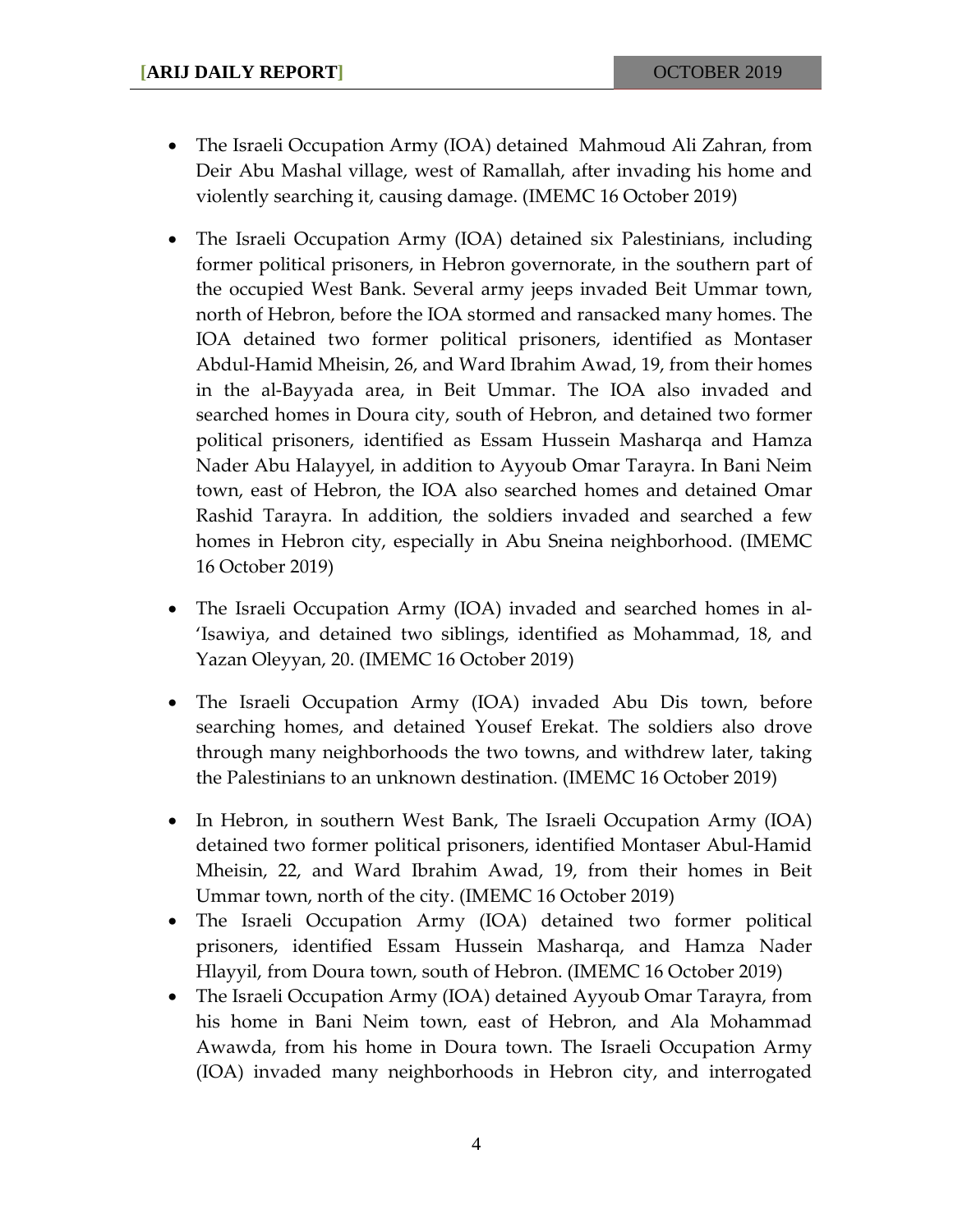several Palestinians while inspecting their ID cards. (IMEMC 16 October 2019)

- In Qalqilia, in northern West Bank, the Israeli Occupation Army (IOA) invaded and ransacked several homes, and detained Hasan Ibrahim Milhim, 46, Wasfi Abdul-Hakim Hammouda, 55, and Islam Bilal Doweiri, 24. (IMEMC 16 October 2019)
- The Israeli Occupation Army (IOA)In Ramallah, in central West Bank, the Israeli Occupation Army (IOA) detained Tha'er Mohammad Bader, 43, and his brothers Ashraf, 39, and Tamer, 30, in addition to Qussai Zahran. (IMEMC 16 October 2019)
- In occupied Jerusalem, the Israeli Occupation Army (IOA) invaded homes and detained eight Palestinians, including <u>two siblings</u>, in several parts of the governorate. They have been identified as Mohammad, 18, and Yazan 'Oleyyan, 20, Younis Abu al-Hummus, Mahmoud Mustafa, Qassem Dirbas, Abdul-Qader Abi Sayma, Ahmad Abu Shammala, and Yousef Erekat. (IMEMC 16 October 2019)
- Sheikh Dr. Ismael Nawahda was released after several hours of interrogation, and was slapped with an order preventing him from entering the Al-Aqsa Mosque compound for eleven days. Israeli intelligence officers detained the Khatib of the Al-Aqsa Mosque in occupied Jerusalem, Sheikh Ismael Nawahda, while he was crossing Qalandia Terminal, north of the city. Israel is claiming that Sheikh Nawahda "is inciting against it during the sermons on Fridays." (IMEMC 16 October 2019)

#### **Israeli Settler Violence**

- Israeli settlers attacked and injured, villagers and international solidarity activists, while picking olive trees in Palestinian orchards in Burin village, south of the northern West Bank city of Nablus. The settlers attacked the locals, and the solidarity activists, in Palestinian olive orchards in the southeastern area of Burin. The settlers injured several Palestinians, in addition to four international activists, who suffered cuts and bruises, and one Israeli peace activist, who suffered fractures. The settlers also set trees ablaze before leaving the area. (IMEMC 16 October 2019)
- Israeli settlers attacked [many Palestinians,](https://imemc.org/article/illegal-colonists-attack-palestinians-picking-their-olive-trees-near-bethlehem/) picking their olive trees in their orchards, in the al-Jab'a village, south of Bethlehem, in the occupied West Bank. The settlers came from the Beit Ayin settlement, which was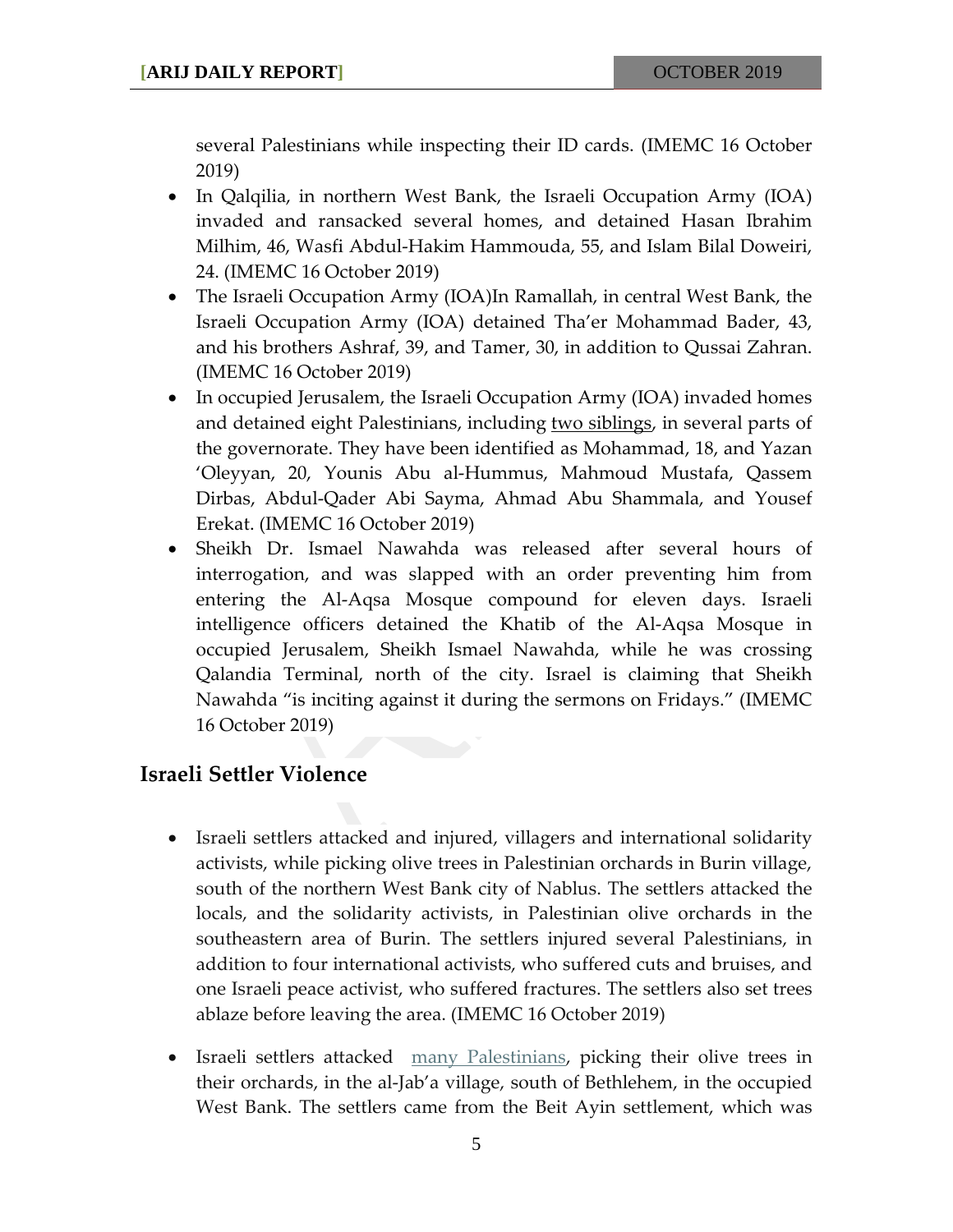built on privately-owned Palestinian lands. The settlers hurled stones at Palestinians from Hmeidat family, as they were picking their olive trees in their orchard. (IMEMC 16 October 2019)

- A group of Israeli settlers installed, a stage and tents in the courtyard of the Ibrahimi Mosque, in the southern West Bank city of Hebron. The settlers installed the stage and the tents ahead of the Sukkot Jewish feast celebrations. The Israeli Occupation Army (IOA) also installed several roadblocks around the area to close it off to the Palestinians. (IMEMC 16 October 2019)
- Dozens of settlers and the Israeli Occupation Army (IOA) invaded Ein Far'a archeological area, west of Hebron, and installed stage-in tents. (IMEMC 16 October 2019)
- Many Israeli Occupation Army (IOA) and settlers invaded Shu'ab al-Batim village, south of Hebron, and the area of Haram ar-Rama archeological well, in Hebron city. (IMEMC 16 October 2019)
- Several Israeli settlers invaded Deir Ammar village, west of the central West Bank city of Ramallah. The settlers infiltrated into the village through the al-Maghshi area, located next to an Israeli setlement. The settlers punctured the tires of 15 Palestinian cars, and wrote racist graffiti on wall and cars. (IMEMC 16 October 2019)
- Hundreds of Jewish settlers carried out renewed desecration break-ins at the Aqsa Mosque under tight police escort. Hundreds of settlers gathered at the Aqsa Mosque's gates and the Bab al-Rahma prayer building before swarming its courtyards. The mass break-ins at the Islamic holy site came after Jewish settlers handed out leaflets inciting Jews to march en masse to what they called the temple mount to commemorate a religious event. Many settlers were seen wearing religious clothing during their tour of the Mosque. (PALINFO 16 October 2019)

#### **Home Demolition & Demolition threats**

• The Israeli Occupation Army (IOA) forced, a Palestinian to demolish sections of his home in [Wadi al-Hummus](https://imemc.org/?s=Wadi+al-Hummus) neighborhood, in Sur Baher town, southeast of occupied East Jerusalem, after an Israeli court ordered the demolition for "being too close" to the Annexation Wall. The building